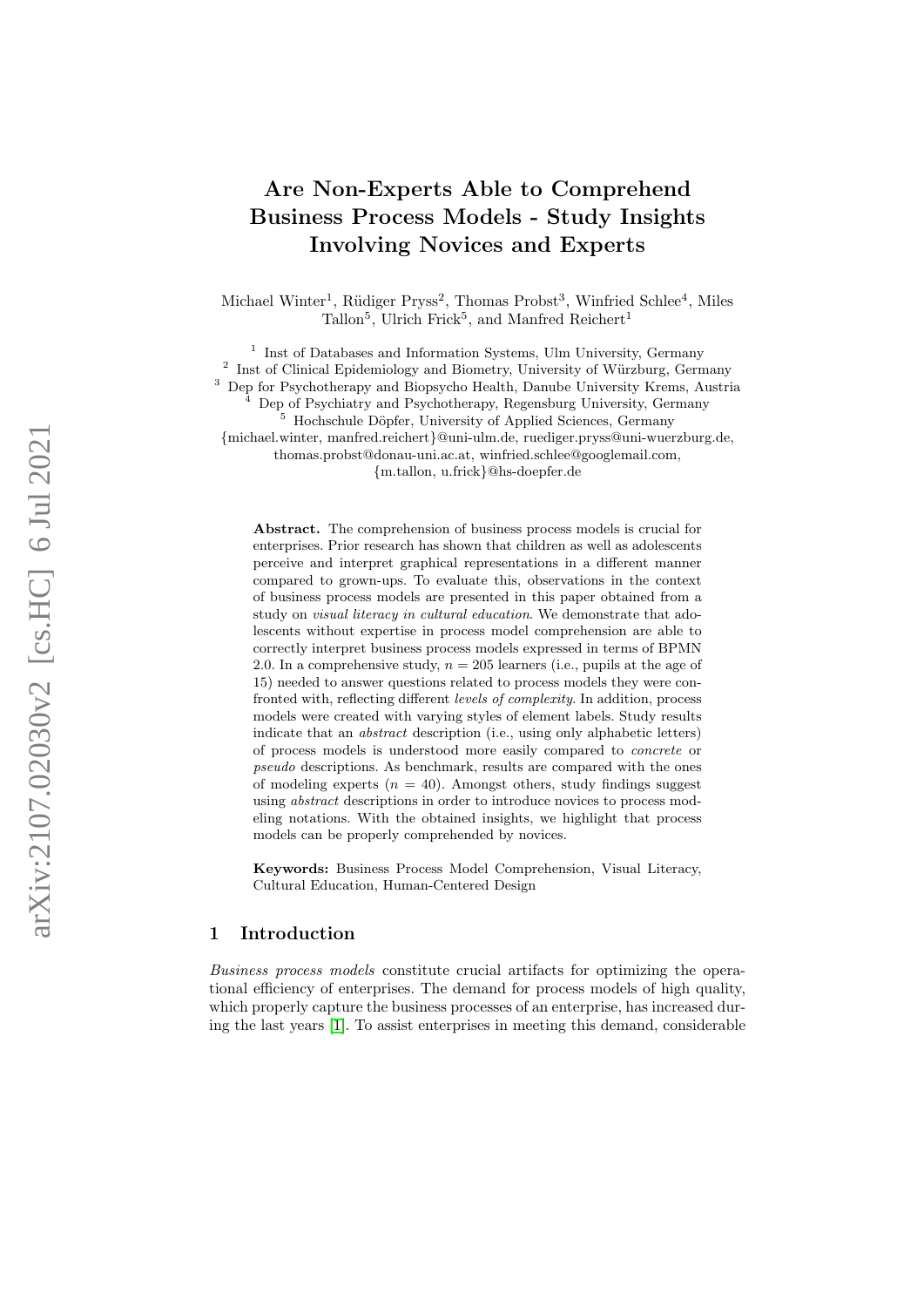research has been spent on better understanding these factors that characterize process models of high quality [\[2,](#page-14-1)[3\]](#page-14-2). However, as a prerequisite for an effective use of process models, the latter must be properly understood by individuals [\[4\]](#page-14-3). Concerning process model comprehension, an individual must parse information related to the syntactics, semantics, and pragmatics of a process modeling notation [\[5\]](#page-14-4). Prior research has shown that individuals apply different strategies for interpreting and comprehending process models [\[6\]](#page-14-5). In this context, it is known that children, adolescents, and grown-ups perceive their surroundings differently. As a consequence, they use varying strategies for interpreting and learning artifacts [\[7,](#page-14-6)[8\]](#page-14-7). In certain cases, children and adolescents show an equivalent or even better performance in accomplishing cognitive tasks compared to grownups [\[9](#page-14-8)[,10\]](#page-14-9). This raises the issue whether children and adolescents are also able to comprehend business process models, even though they have no previous knowledge in any process modeling notation. Following this, first, we believe that from corresponding insights we can draw conclusions fostering the comprehension of process models. Second, modeling guidelines (e.g., 7PMG [\[11\]](#page-14-10)) towards creating better comprehensible process models might be derived. Third, BPM modeling tools can be augmented with features to foster the learning of process modeling notations and, thus, the comprehensibility of business process models.

This paper presents the results of a comprehensive study on *visual literacy in* cultural education. More specific, a representative sample  $(n = 205)$  of pupils at the age of 15 from different kinds of German schools are confronted with a visual task related to process model comprehension. Particularly, the pupils have no previous knowledge on any process modeling notation. The objective of the study is to evaluate whether pupils (i.e., novices) comprehend process models correctly. Study results imply that pupils are able to comprehend process models. Further, as a benchmark, a similar study is conducted with participants having expertise in the domain of process modeling. Based on the study results, we give recommendations on how to foster process model comprehension.

The remainder of the paper is organized as follows: Section 2 explains the study context and Section 3 the study settings. Study results, in turn, are presented, analyzed, and discussed in Section 4. Section 5 addresses related work. Finally, Section 6 summarizes the paper and gives an outlook.

# 2 Study Context

The presented results are obtained from a large-scale study in a project focusing on the *visual literacy in cultural education*.<sup>[1](#page-1-0)</sup> The purpose of this project is to gain insights into how visual literacy can be fostered and empirically measured [\[12\]](#page-14-11). Thereby, visual literacy denotes a concept defining the capability to interpret, understand, and extract information presented in images [\[13\]](#page-14-12). Furthermore, studies have shown that the use of appropriate images foster learning processes as well as the development of learning strategies [\[14\]](#page-14-13). The project analyzes the

<span id="page-1-0"></span><sup>1</sup> [https://www.dipf.de/en/research/current-projects/bkkb-visual-literacy-in-cultural-education](https://www.dipf.de/en/research/current-projects/bkkb-visual-literacy-in-cultural-education?set_language=en)? [set\\_language=en](https://www.dipf.de/en/research/current-projects/bkkb-visual-literacy-in-cultural-education?set_language=en)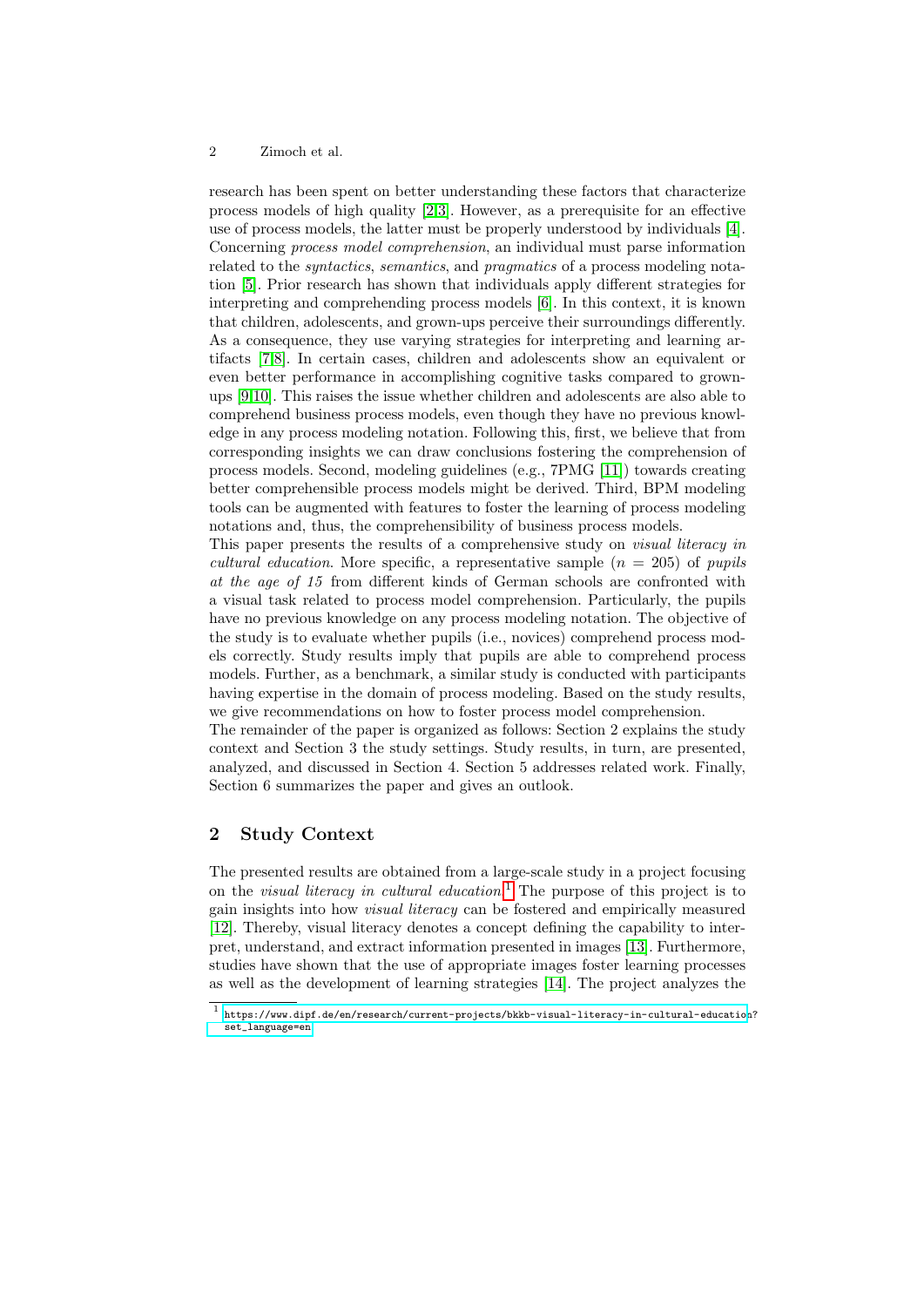variation between motivation and perception of learners (e.g., pupils, students) about instructional quality with regard to visual literacy in cultural education. A particular emphasis is put on the effects of cultural capital (i.e., social assets like education) and cultural-aesthetic practices (e.g., religious beliefs) of learners. Cultural education will be assessed in the European Framework of Visual Literacy (ENViL) in a series of nationwide studies across various kinds of schools (e.g., secondary school, university) in Germany [\[15\]](#page-14-14). For this purpose, a mobile application was developed to assess visual literacy. In more detail, learners  $\Omega$ are asked to run through various visual tasks (e.g., Dalli-Click, Mental Rotation) and a set of questions [\[16\]](#page-14-15). Additional data are collected through eye tracking to reveal insights into learning processes and strategies (cf. Fig. 1).

To the aforementioned study, we contribute a visual task that deals with the comprehension of process models. In particular, the focus lies primarily on semantics and *syntactics* of process models expressed in BPMN 2.0 [\[17,](#page-15-0)[18\]](#page-15-1). With this task, we want to investigate the following objectives with respect to process model comprehension:

Objectives for Process Model Comprehension

- Can process model semantics be interpreted by learners?
- Can process model syntactics be comprehended by learners?
- Does the interpretation and comprehension of process models change when taking cultural education into account?

The study results, in turn, can be used to discover directives on how to foster process model comprehension. Moreover, the introduction of modeling notations to novices might be improved and BPM tools could be enhanced with features fostering process model comprehension. As a benchmark, we conduct a similar study with participants experienced with business process modeling  $(2)$ . In detail, instead of carrying out the entire visual literacy study as for pupils, including all visual tasks and questions, in the benchmark study, participants only need to answer questions on their process modeling experience. Furthermore, they only solve the process model comprehension task. Fig. 1 summarizes the described study context of visual literacy.

# 3 Study Setting

In general, there are many factors that have effects on the comprehension of process models [\[19\]](#page-15-2). Amongst others, the size of a process model (i.e., level of  $complexity$ ) and the quality of element labels are such factors [\[20](#page-15-3)[,21\]](#page-15-4). The latter is relevant for the semantic description of process models, which comprises the textual as well as informational content. In practice, the use of concrete labels (e.g., verb-object style) is common. However, abstract labels (i.e., alphabetic letters) may be used, if the semantic description of a process model is not relevant, e.g., when getting into touch with process modeling notations for the first time. In the study, we introduce an additional labeling style for elements using *pseudo*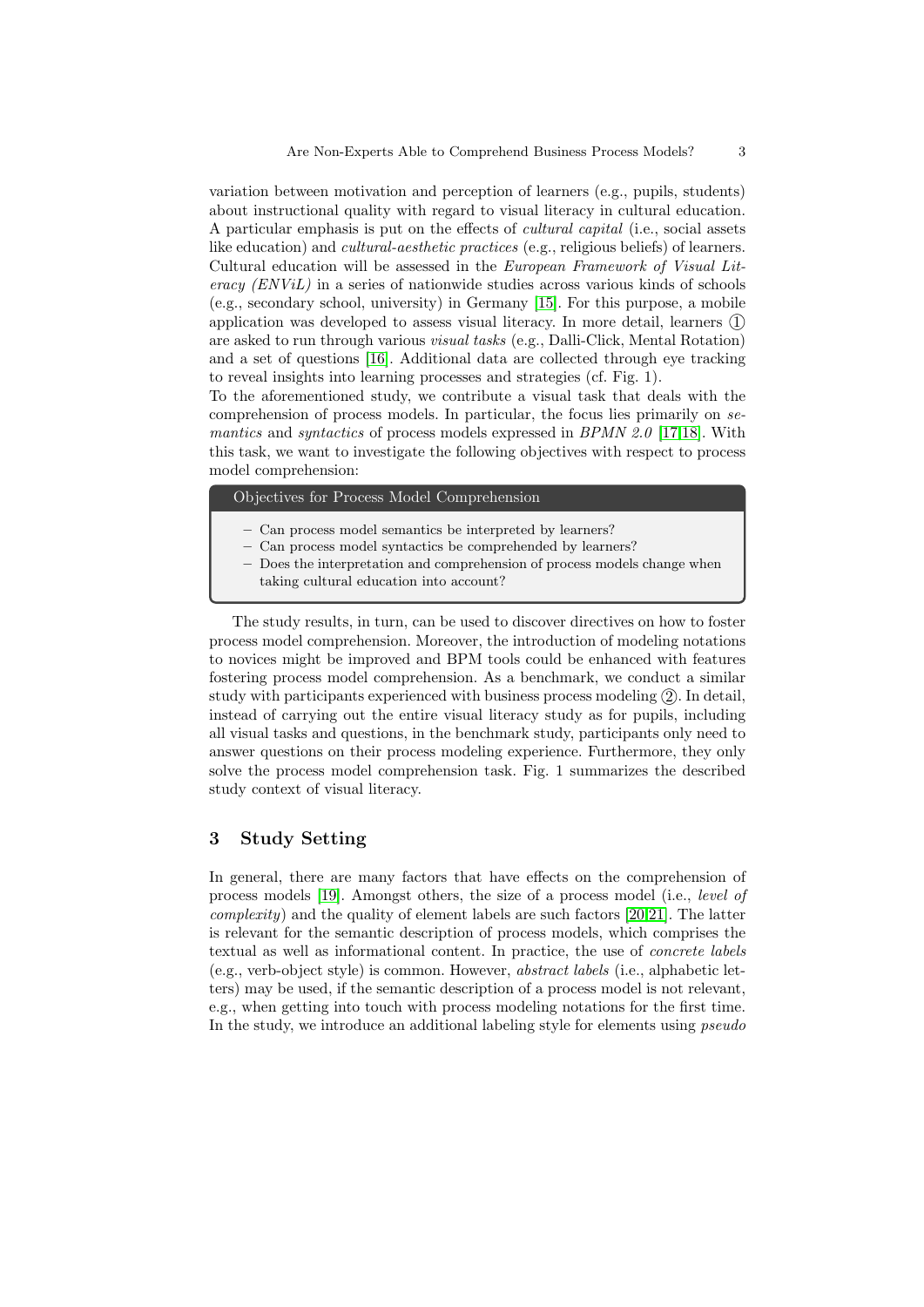

Fig. 1: Visual Literacy in Cultural Education

labels, i.e., we generate appropriate pseudowords for all nouns, derived from the concrete labeling style. The different labeling styles (i.e., concrete, abstract, and pseudo) are denoted as levels of semantics in the following. Based on these two factors (i.e., level of complexity and level of semantics), the following three research questions (RQ 1 - RQ 3) are addressed with learners pupils in the study:

|              | <b>RQ 1:</b> How do pupils (i.e., novices) perform when reading and comprehending |
|--------------|-----------------------------------------------------------------------------------|
|              | BPMN 2.0 process models of different levels of complexity?                        |
| $RO2$ :      | How do pupils (i.e., novices) perform when reading and comprehending              |
|              | BPMN 2.0 process models of different levels of semantics?                         |
| <b>RO 3:</b> | How do pupils (i.e., novices) perform with respect to the reading and compre-     |
|              | hension of BPMN 2.0 process models compared to process modeling experts?          |

## 3.1 Study Planning

Participants. Study participants form two samples. The first sample comprises pupils at the age of 15 from different kinds of German schools. The second sample, in turn, either refers to students or research associates (i.e., process modeling experts) at Ulm University. The latter are invited separately for participating in the benchmark study. As a prerequisite for participating in the study, benchmark participants need to have a sufficient expertise level in process modeling. Objects. The objects include three process models expressed in terms of BPMN 2.0. As being frequently used in practice, BPMN 2.0 suits to the context of this research. The process models are divided into three *levels of complexity* (i.e., easy, medium, and hard). The easy process model only comprises a sequence of basic elements (i.e., activities, events). With rising level of complexity, new elements, previously not contained in the process model, as well as specific modeling constructs (e.g., loop) are added and the total number of elements is increased. Moreover, the process models represent different scenarios the participants have experienced repeatedly in their daily lives, i.e., taking the bus home, browsing Facebook while listening to music, and writing an exam.

For each level of complexity, the corresponding process models reflect three levels of semantics (i.e., concrete, abstract, and pseudo). For creating the latter, we use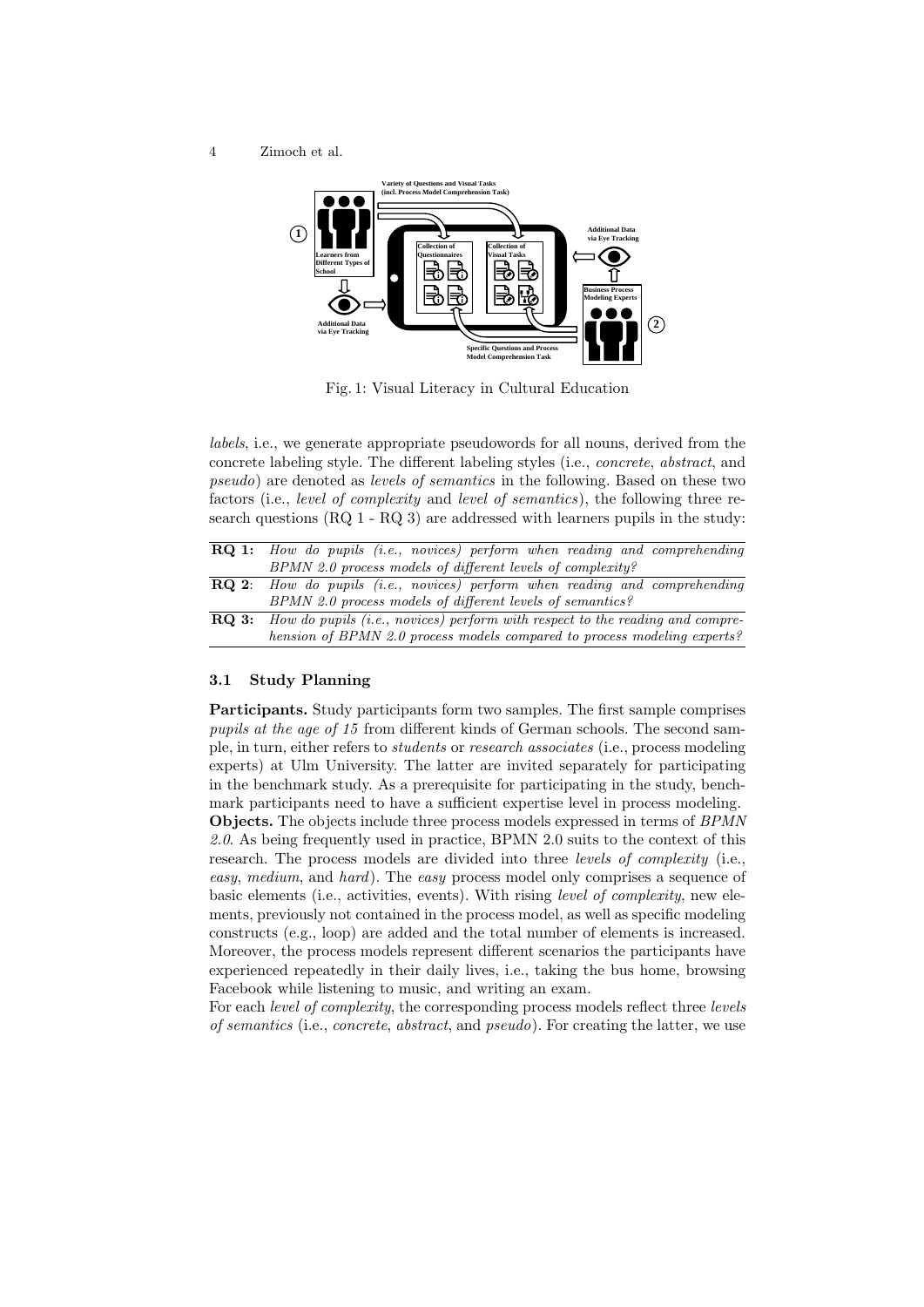the multilingual pseudoword generator  $Wuggy$  [\[22\]](#page-15-5). Figs. 2 a - c illustrate the labeling styles corresponding to the three levels of semantics.

For each process model, four statements on its semantics are presented to the participants, who then need to answer which of the four statements are correct. More precisely, two of the four statements are true, whereas the two others are false (i.e., *two-out-of-four* combination). Thereby, no information is given to the participants about the two-out-of-four combination. The statements are used to evaluate whether or not the participants interpret the process models correctly. For collecting answers, check boxes are placed beneath each statement, i.e., participants can easily select or deselect statements (cf. Sect. 3.3). Initially, all statements are deselected.

To enable a comparability of the different process models, process modeling experts as well as novices, who do not participate in the study, are asked to rank and categorize the process models with respect to their level of complexity and level of semantics. Finally, a steady increase in the level of complexity is ensured by applying quality metrics for process models<sup>[2](#page-4-0)</sup> [\[23\]](#page-15-6).

Independent variables. The study comprises three independent variables, i.e., for each process model, the *level of complexity* (i.e., easy, medium, and hard), the level of semantics (i.e., concrete, abstract, and pseudo), and, only for the benchmark study, the level of expertise on process modeling of experts.

Dependent variables. Dependent variables are the *achieved score* regarding the statements and the duration needed for comprehending a process model.



Fig. 2: Levels of Semantics

#### 3.2 Study Design and Procedure

Prior to the primary study, a pilot study with 17 students was performed to evaluate the used process models and statements as well as to eliminate misunderstandings and ambiguities. The pupils are told that the study contains process model comprehension tasks. In turn, the experts are informed that the study deals with process model comprehension. Both samples are asked to perform the task of the study as quickly as possible and as careful as possible. As described in Sect. 2, there are two different procedures for pupils and experts

<span id="page-4-0"></span> $^2$ Material download at: https://drive.google.com/open?id=10DBzR1eS0Tv5hhNyf6A1ai-R39HVH6Ks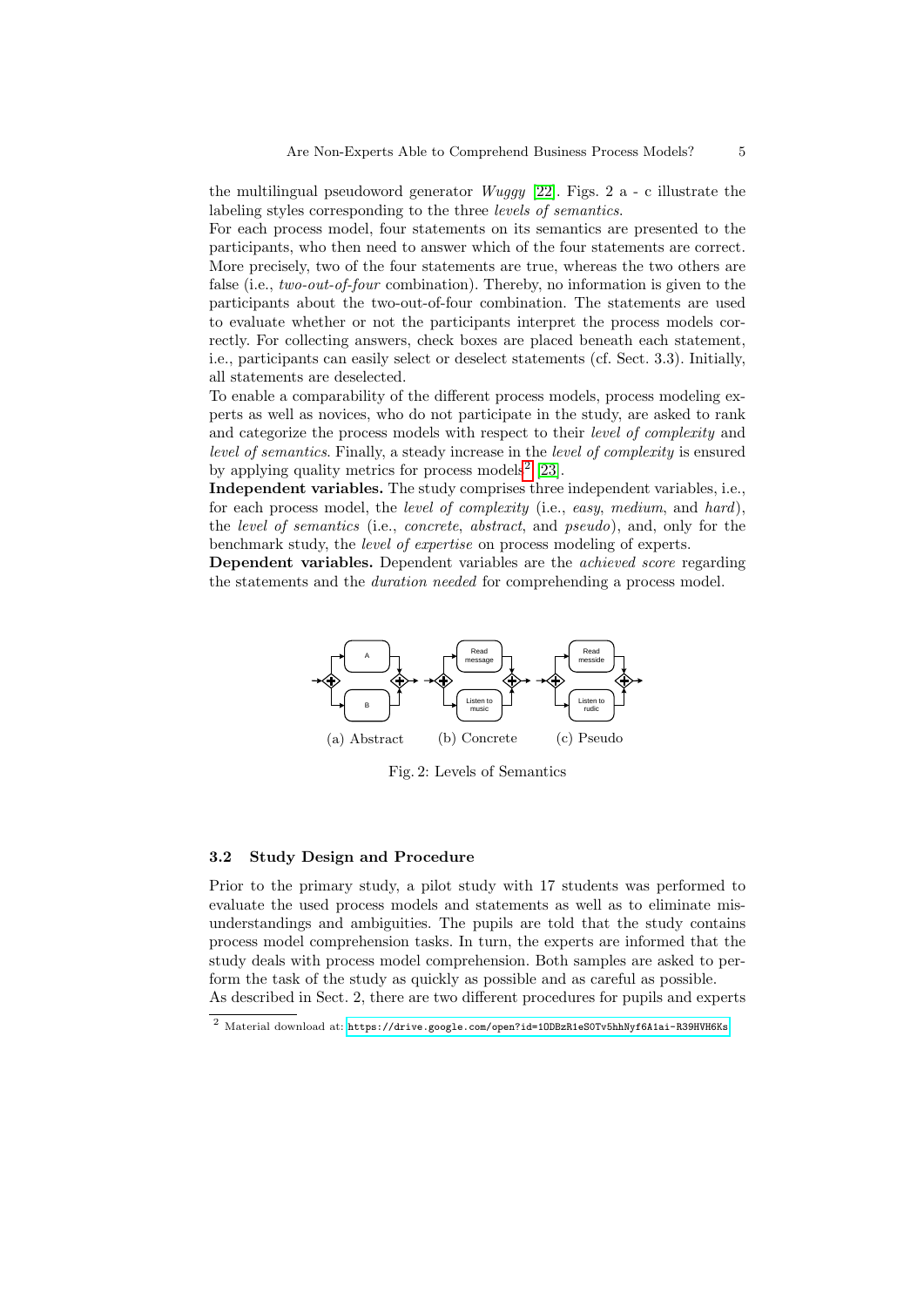during the execution of the study (cf. Fig. 3). Pupils  $\Omega$  need to work on a predefined sequence of visual tasks related to visual literacy and answer a number of questions providing personal information (e.g., age, gender) and cultural capital (cf. Sect. 2). Regarding the process model comprehension task, a corresponding description is displayed on the tablets that explains what needs to be done. In particular, the pupils are asked to read and comprehend the depicted process models, starting with the process model reflecting an easy level of complexity, followed by the process model with medium level of complexity, and the one with hard level of complexity. Thereby, each pupil is randomly assigned to a specific level of semantics (i.e., concrete, abstract, or pseudo) such that all elements in the three process models use the same element labeling style.

Regarding the experts  $(2)$ , general study information is presented, followed by a demographic questionnaire (e.g., age, gender). A particular focus is put on questions related to the expert's present knowledge on process modeling and the number of process models he or she has analyzed and created during the last 12 months. After completing this mandatory step, experts are confronted with the same task on process model comprehension as the pupils. While the pupils have to solve and answer additional visual tasks and questions, for the experts the study ends after completing the respective comprehension task. Fig. 3 illustrates the two study designs for pupils and experts.



Fig. 3: Study Design for Pupils and Experts

## 3.3 Instrumentation

The study is performed using a Samsung Galaxy Tab A6. Therefore, we developed a mobile application, which serves as an instrument allowing for the planning and execution of studies in the context of visual literacy. It comprises a variety of customizable questions as well as visual tasks (e.g., Dalli-Click, Mental Rotation). Emerging study data is collected with the mobile application. Fig. 4 illustrates the user interface of the mobile application, showing the screen when performing the visual task related to process model comprehension. Finally, IBM SPSS Statistics 23 is used for all statistical analyses.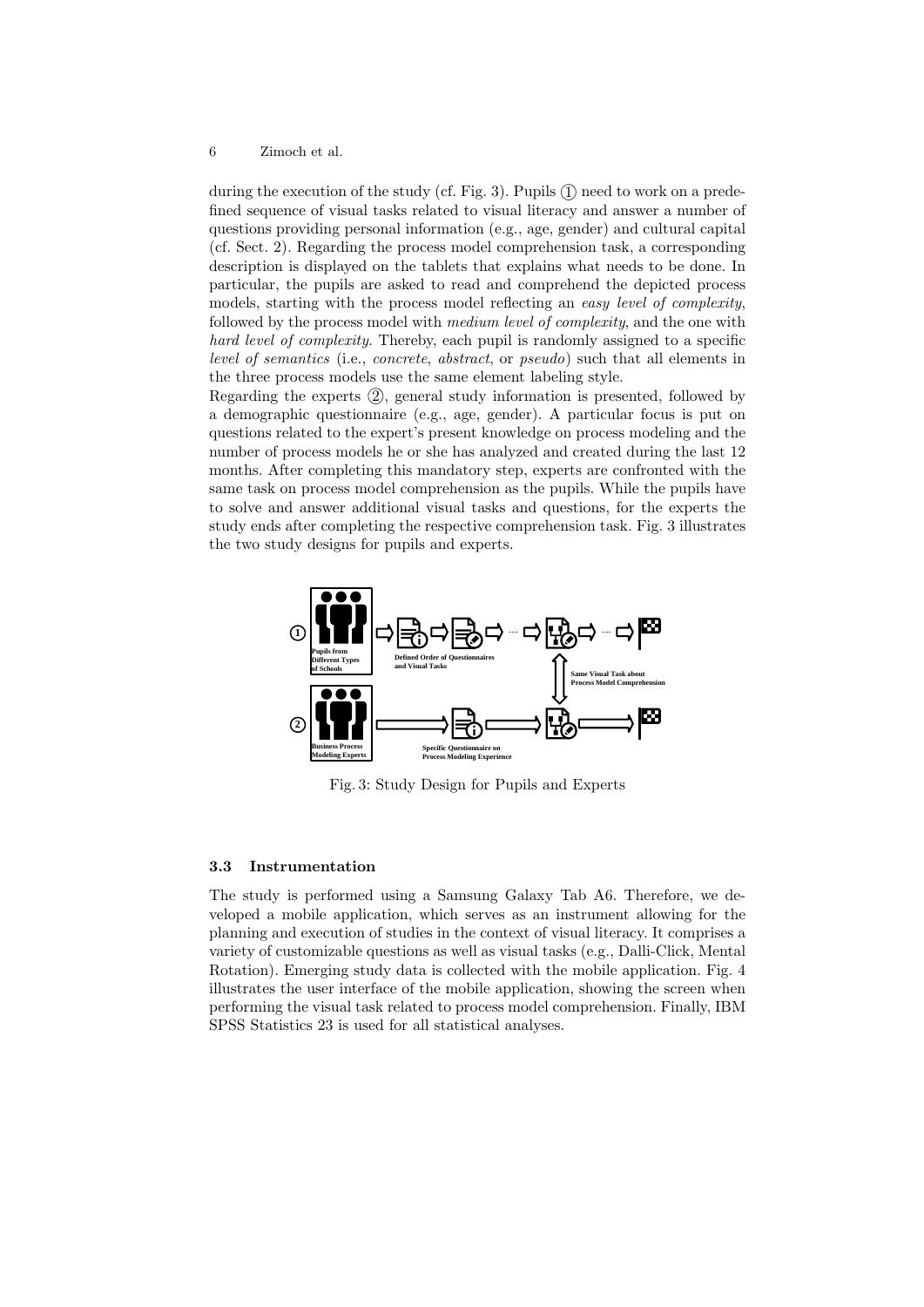

Fig. 4: User Interface of the Mobile Application

# 4 Data Analysis and Interpretation

A total of 268 participants are recruited for both studies, forming two samples. The first one consists of 228 learners (i.e., pupils, students) from different types of German schools. As solely pupils are considered, data sets produced by other learners are removed (i.e., 23 in total), leaving  $n = 205$  data sets left for statistical analyses. The second sample, in turn, consists of students and research associates from Ulm University, stemming from various departments (e.g., Computer Science, Economics). As a prerequisite for their selection, they must have a sufficient expertise level in business process modeling. Accordingly, this sample is classified as process modeling experts and used as a benchmark for evaluating the results obtained from the study with pupils. Finally, the stated research questions (cf. Sect. 3.1) are investigated for  $n = 205$  pupils (i.e., novices) around the age of 15 and  $n = 40$  modeling experts respectively. Table 1 summarizes the sample descriptions, displaying general information (with standard deviation (SD)) on the total number of participants, their average age, and gender balance. Concerning process modeling experience, the average number of process models analyzed and created during the last 12 months is shown as well as the average number of activities in these process models. Regarding the novices, no such data is available (NA) as they have no experience in process modeling and process model comprehension respectively. Finally, for each level of semantics (i.e., concrete, abstract, and pseudo), its distribution is presented in Table 1.

#### 4.1 Descriptive Statistics

Table 2 presents the *mean*  $(M)$  as well as the *standard deviation (SD)* for all values obtained by novices (i.e., pupils) and experts. For each level of complexity (i.e., easy, medium, and hard) and each level of semantics (i.e., concrete, abstract, and *pseudo*), the *achieved score* in correctly selecting the right statements as well as the *duration needed (in s)* to solve the task are shown in Table 2. Note that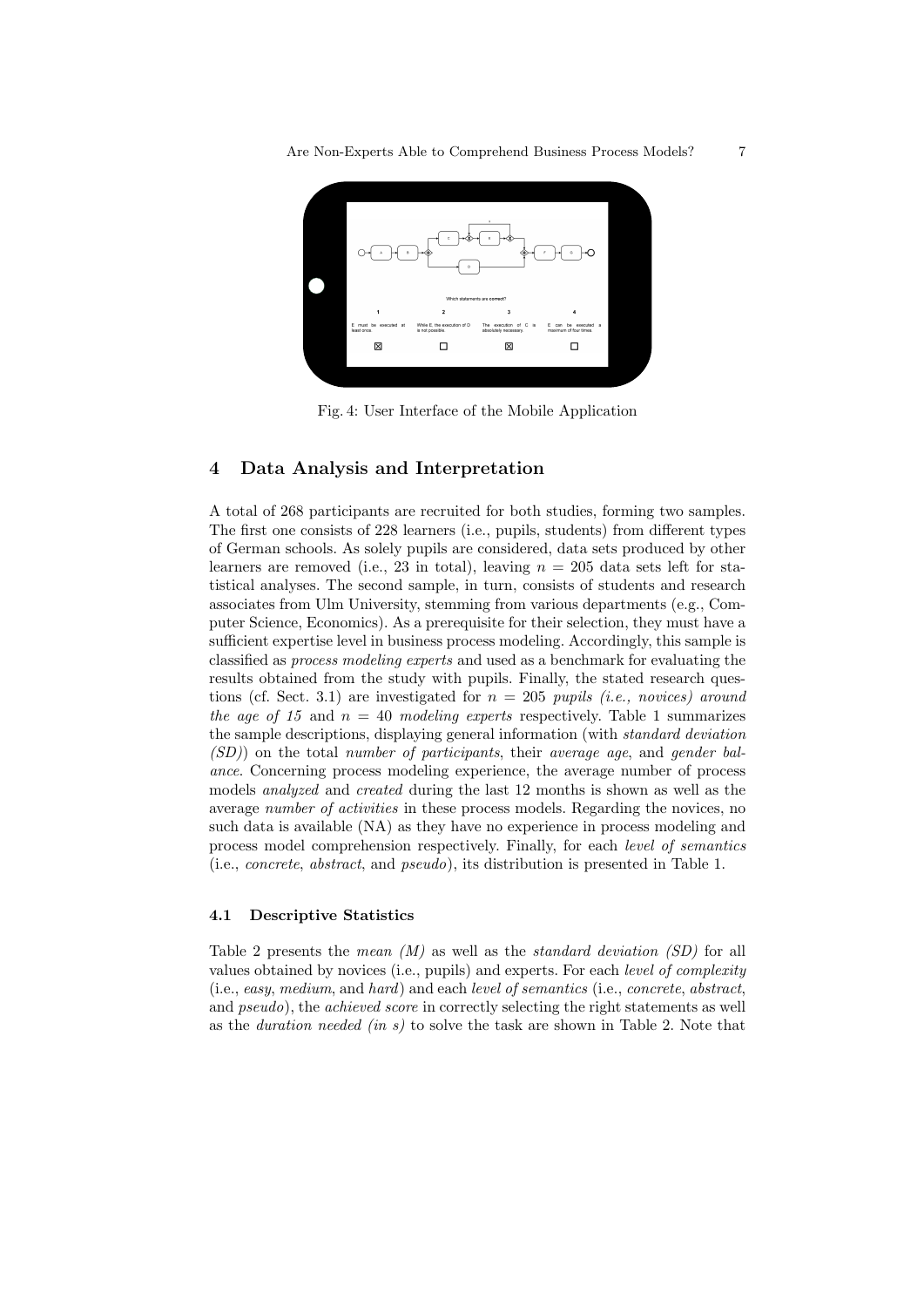| Variable                              |      | <b>Novices</b>     | <b>Experts</b>                |  |  |  |
|---------------------------------------|------|--------------------|-------------------------------|--|--|--|
| <b>General Information</b>            |      |                    |                               |  |  |  |
| Number                                |      | 205                | 40                            |  |  |  |
| Age                                   | (SD) | 15.20              | $(.95)$  27.30 $(6.33)$       |  |  |  |
| Gender                                |      | $(f / m)$ 98 / 107 | 31<br>9                       |  |  |  |
| <b>Experience in Process Modeling</b> |      |                    |                               |  |  |  |
| Analyzed (SD)                         |      |                    | $(21.\overline{39})$<br>24.43 |  |  |  |
| Created (SD)                          |      | NA                 | 19.48 (20.33)                 |  |  |  |
| Activities (SD)                       |      |                    | 15.70<br>(7.69)               |  |  |  |
| <b>Level of Semantics</b>             |      |                    |                               |  |  |  |
| Concrete                              |      | 75                 | 14                            |  |  |  |
| ${\bf Abstract}$                      |      | 58                 | 14                            |  |  |  |
| Pseudo                                |      | 72                 | 12                            |  |  |  |

Table 1: Sample Descriptions for Novices and Experts

only the identification of a correct statement result in a point (i.e., two points are the maximum for each level of complexity).

Figs. 5 - 10 depict descriptive data (means) of novices (i.e., pupils) and experts with corresponding *standard error*<sup>[3](#page-7-0)</sup>. When juxtaposing the results shown in Figs. 5 and 6, they present the achieved score in identifying the correct statements. Instead of an expected steady decrease of the score with rising level of complexity, the score for the medium process model is erratic for both samples.

|                |        |                                                                  | Version |           |          |           |         |           |
|----------------|--------|------------------------------------------------------------------|---------|-----------|----------|-----------|---------|-----------|
|                |        | Indep. & Dep. Var. Concrete M (SD) Abstract M (SD) Pseudo M (SD) |         |           |          |           |         |           |
| Novices        | Easy   | <b>Score</b>                                                     | 1.04    | (.68)     | 1.62     | .64)      | 1.13    | (.60)     |
|                |        | Duration                                                         | 2282.60 | (821.78)  | 1742.00  | 651.41    | 3474.19 | (1877.23) |
|                | Medium | <b>Score</b>                                                     | .88     | 0.66      | .53      | 0.60      | .63     | .70)      |
|                |        | Duration                                                         | 2410.03 | (1019.28) | 2238.98  | (1308.19) | 2475    | (1618.57) |
|                | Hard   | <b>Score</b>                                                     | 1.04    | .73)      | 1.19     | (.58)     | .82     | .61)      |
|                |        | Duration                                                         | 2582.92 | (1729.61) | 2516.57  | (2123.66) | 2331.37 | (2154.54) |
| rts            | Easy   | <b>Score</b>                                                     | 1.43    | (.51)     | 1.93     | .27       | 1.17    | (.58)     |
|                |        | <b>Duration</b>                                                  | 2360.86 | (668.82)  | 2061.57  | (642.45)  | 3656.42 | (1110.17) |
|                | Medium | <b>Score</b>                                                     | 1.43    | 0.65      | 1.64     | .63)      | 1.58    | (.52)     |
| $\mathbf{Exp}$ |        | Duration                                                         | 2177.71 | (803.76)  | 2255.14  | (599.44)  | 3379.42 | (954.74)  |
|                | Hard   | <b>Score</b>                                                     | 1.36    | (.48)     | 1.64     | (48)      | 1.17    | (72)      |
|                |        | Duration                                                         | 4016.57 | 1495.65)  | 14079.07 | 1475.68)  | 6755.25 | (2384.94) |

Table 2: Descriptive Results for Novices and Experts

Regarding the duration needed by pupils for corresponding process models (cf. Fig. 7), a clear difference between the different levels of semantics can be

<span id="page-7-0"></span><sup>&</sup>lt;sup>3</sup> Standard error is used to estimate the standard deviation of a sampling distribution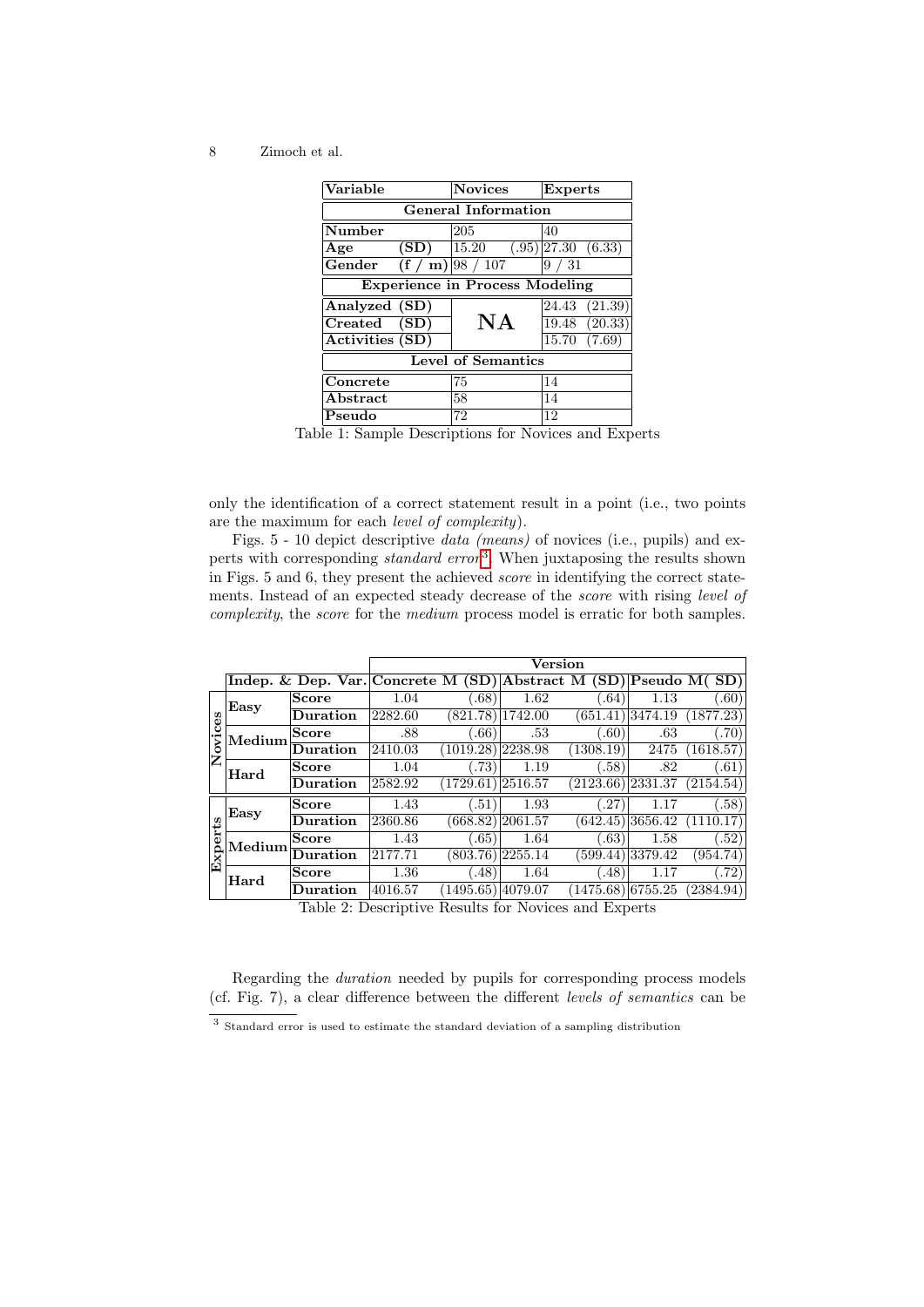

Fig. 5: Score Achieved by Novices

Fig. 6: Score Achieved by Experts

observed in the easy process model. However, the duration to solve a task reaches the same value with increasing level of complexity. For experts (cf. Fig. 8), tasks with process models reflecting an *abstract* and *concrete level of semantics* are solved faster than the *pseudo* ones.

As depicted in Fig. 9, experts show a better performance in comprehending process models compared to the novices (i.e., pupils). According to Fig. 10, interestingly process models showing an abstract level of semantics are understood easier than models with a concrete or pseudo level of semantics, thus abstract labels having a positive effect on process model comprehension. However, these observations are merely based on descriptive statistics. For a more rigid investigation, dependent variables are tested for statistical significance.



0.00 1000.00 2000.00 3000.00 4000.00 5000.00 6000.00 7000.00 8000.00  $9000.0$ E A S Y MEDIUM HARD DURATION (IN S) LEVEL OF COMPLEXITY ncrete **-B-Abstract** -A-Pseudo

Fig. 7: Duration Needed by Novices

Fig. 8: Duration Needed by Experts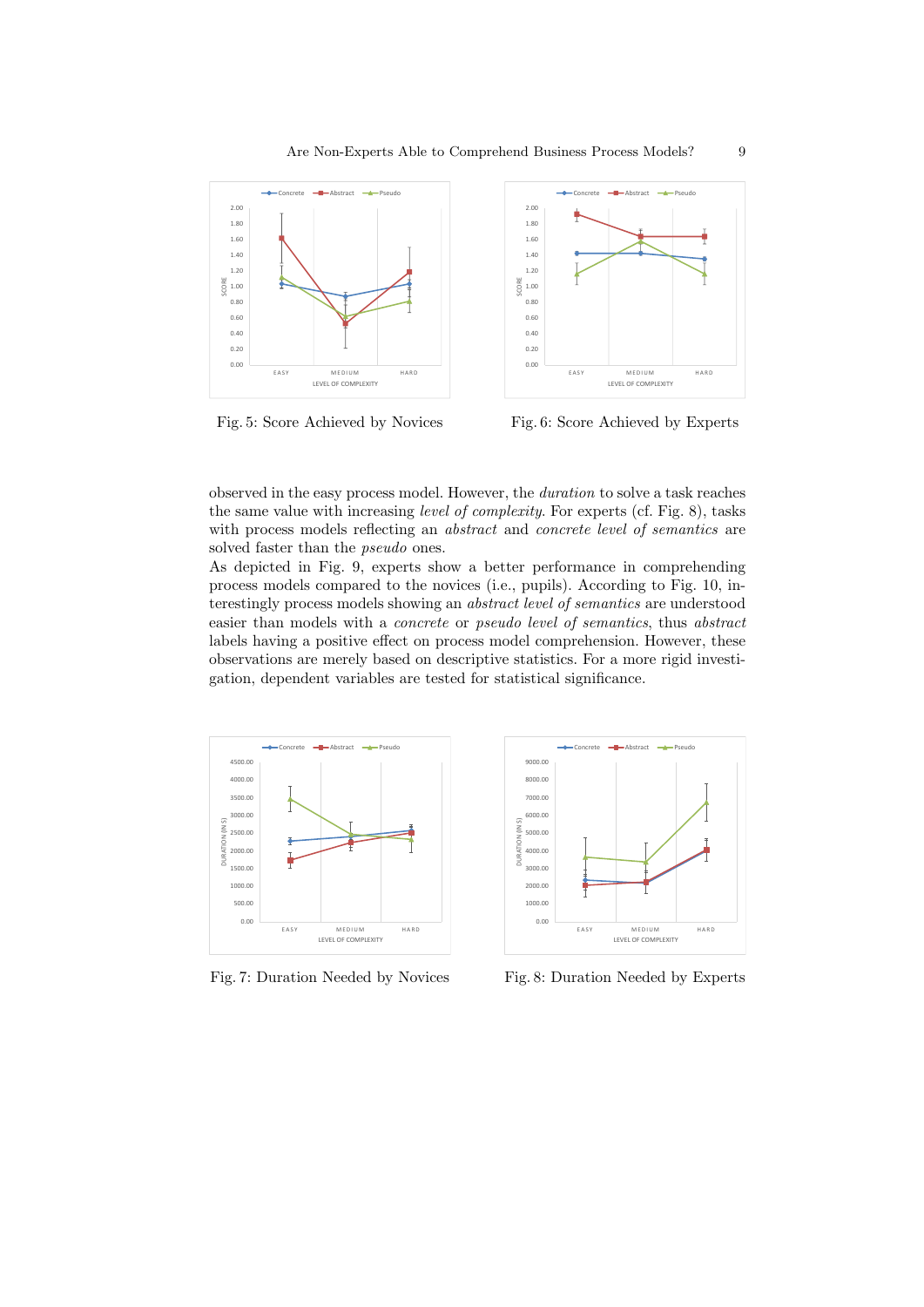

Fig. 9: Score for both Samples



Fig. 10: Duration for both Samples

#### 4.2 Inferential Statistics

The analysis of variance (ANOVA) for repeated measurements is performed for each dependent variable (i.e., *score* and *duration*). Thereby, main effects<sup>[4](#page-9-0)</sup>  $(ME)$  and interaction effects<sup>[5](#page-9-1)</sup> (IE) are considered. The main effects for level of complexity (ME 1), level of semantics (ME 2), and level of expertise (ME  $3$ ) are investigated (cf. Sect 3.2). Furthermore, the following interaction effects are analyzed: complexity\*semantics (IE 1), complexity\*expertise (IE 2), semantics\*expertise (IE 3), and complexity\*semantics\*expertise (IE 4). All statistical tests are performed two-tailed with the significance value being set to  $p < .05$ . Table 3 presents the results calculated for both samples as well as for novices  $(n)$ ) (i.e., *pupils*) and *experts (e)* being considered separately.

In summary, for both samples, the statistical analyses show a high significance for all variables, except the value for IE  $\angle$  regarding the score and IE 1 regarding the duration. Thereby, the latter almost reaches statistical significance. Concerning the score achieved by novices, there are significant differences between the level of complexity (ME<sub>n</sub> 1) and the level of semantics (ME<sub>n</sub> 2). Consequently, the interaction effect between these two variables reaches statistical significance  $(IE_n 1)$ . Concerning the *duration*, there is no significant difference regarding the level of complexity ( $ME_n$  1). By contrast, a statistical significance related to the *level of semantics* ( $ME_n$  2) is measurable. Consequently, the interaction effect shows a statistically significant result  $(IE_n 1)$ . Regarding the experts' score, there is no significant difference regarding the level of complexity  $(ME<sub>e</sub> 1)$ , but statistical significance is observable between the *level of semantics* ( $ME_e$  2). Furthermore, the interaction effect shows no significant difference ( $IE_e$ ) 1). Considering the duration, there are significant differences between the level of complexity (ME<sub>e</sub> 1) as well as the level of semantics (ME<sub>e</sub> 2) and, hence, likewise the interaction effect reflects a significant difference  $(IE_{e} 1)$ .

<span id="page-9-0"></span> $\overline{4}$  ME is the effect of the variable averaging over all levels of the same variable.

<span id="page-9-1"></span> $5$  IE measures the interaction of a variable with another variable(s).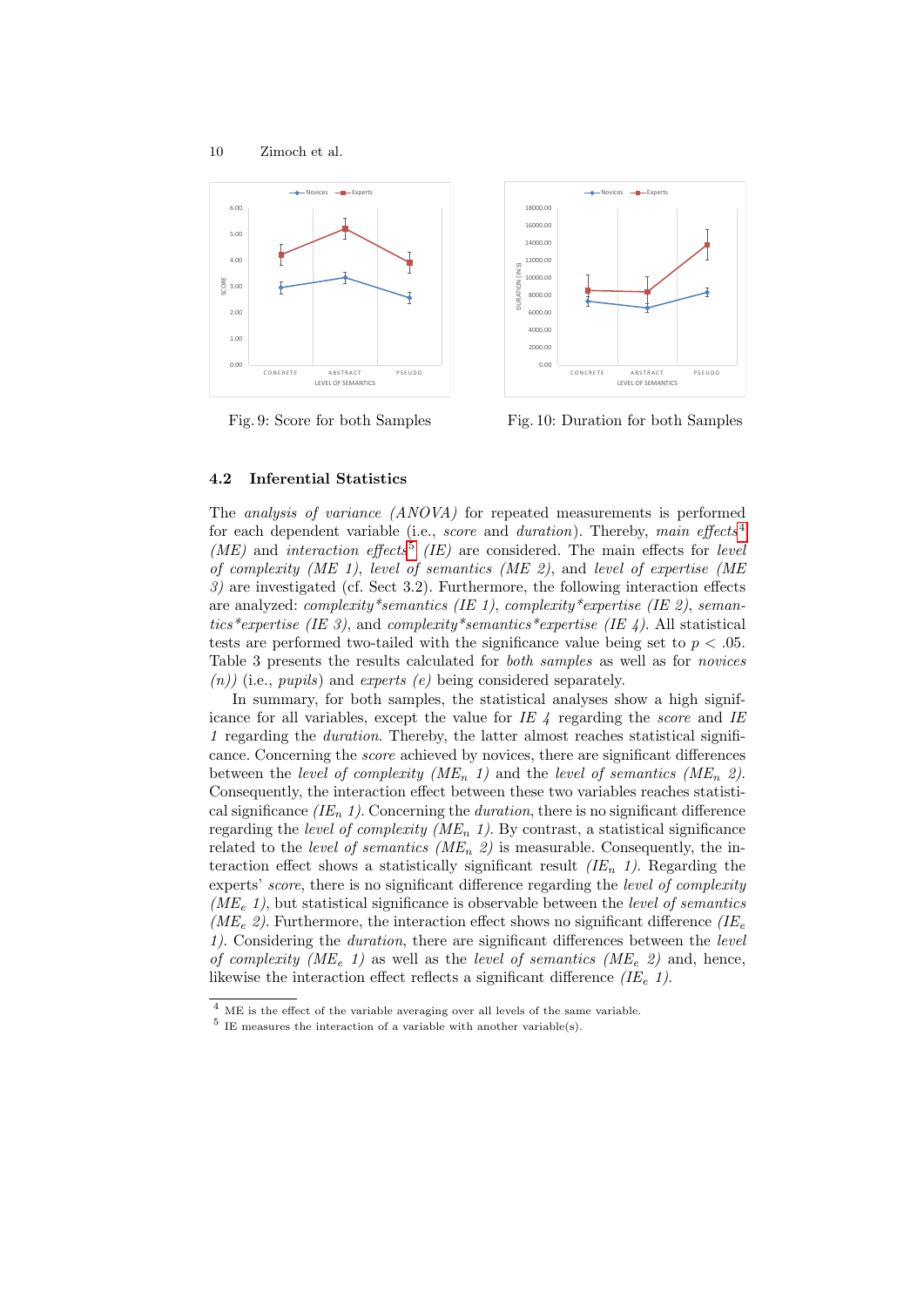|        |                 | Dependent Variables                                                                                                                                                                                                                                                                                                                                                          |  |          |                      |  |  |
|--------|-----------------|------------------------------------------------------------------------------------------------------------------------------------------------------------------------------------------------------------------------------------------------------------------------------------------------------------------------------------------------------------------------------|--|----------|----------------------|--|--|
|        | Effect          | <b>Score</b>                                                                                                                                                                                                                                                                                                                                                                 |  | Duration |                      |  |  |
| ಕ<br>മ | ME <sub>1</sub> | $F(1.90; 475.32) = 7.32; p < .01   F(1.62; 386.44) = 49.81; p < .01$                                                                                                                                                                                                                                                                                                         |  |          |                      |  |  |
|        | ME <sub>2</sub> | $F(2; 239) = 7.83;$ $p < .01 \mid F(2; 239) = 12.04;$ $p < .01$                                                                                                                                                                                                                                                                                                              |  |          |                      |  |  |
|        | ME <sub>3</sub> | $F(1;239) = 47.54;$ $p < .01 \,   F(1;239) = 20.71;$ $p < .01$                                                                                                                                                                                                                                                                                                               |  |          |                      |  |  |
|        | E1              | $F(3.98; 475.32) = 4.47; p < .01$ $F(3.23; 386.44) = 2.46; p = .06$                                                                                                                                                                                                                                                                                                          |  |          |                      |  |  |
|        | IE <sub>2</sub> | $F(1.90; 475.32) = 10.61; p < .01 \vert F(1.62; 386.44) = 46.20; p < .01 \vert$                                                                                                                                                                                                                                                                                              |  |          |                      |  |  |
|        | IE 3            | $F(1.90; 475.32) = 10.61; p < .01 F(1.66; 386.44) = 2.46; p < .01$                                                                                                                                                                                                                                                                                                           |  |          |                      |  |  |
|        | IE 4            | $F(3.98; 475.32) = 1.41; \ \ p = .23 \ F(3.23; 386.44) = 6.47; \ \ p < .01$                                                                                                                                                                                                                                                                                                  |  |          |                      |  |  |
| Ż      |                 | $\mathcal{L}[\text{ME}_{n} \ 1] F(1.98; 399.79) = 47.98; p < .01 \ F(1.55; 57.46) = 79.97; p < .01$                                                                                                                                                                                                                                                                          |  |          |                      |  |  |
|        |                 | $\sum_{n=1}^{\infty} \frac{ \mathbf{M} \mathbf{E_n} ^2 F(2; 202) = 6.02; \quad p < .01 F(2; 37) = 14.36; \quad p < .01 }{\sum_{n=1}^{\infty} \frac{ \mathbf{M} \mathbf{E_n} ^2 F(2; 202) - 6.02 }{\sum_{n=1}^{\infty} \frac{ \mathbf{M} \mathbf{E_n} ^2 F(2; 202) - 6.02 }{\sum_{n=1}^{\infty} \frac{ \mathbf{M} \mathbf{E_n} ^2 F(2; 202) - 6.02 }{$                        |  |          |                      |  |  |
|        | $ IE_n 1 $      | $F(3.96; 399.79) = 10.30; p < .01$ $F(3.11; 57.46) = 3.41;$                                                                                                                                                                                                                                                                                                                  |  |          | $p=.02$              |  |  |
|        |                 | $\sharp$ ME <sub>e</sub> 1 $F(1.96; 72.54) = 1.13;$ $p = .33 \text{F}(1.55; 57.46) = 79.97;$                                                                                                                                                                                                                                                                                 |  |          | p < .01              |  |  |
|        |                 | $\begin{array}{lll}\n\overline{\mathbf{Q}} & \overline{\mathbf{M}}\overline{\mathbf{E}}_{\mathbf{e}} & \mathbf{2} \overline{F(2;37) = 5.01;} & p = .01 \overline{F(2;37) = 14.36;} \\ \overline{\mathbf{Q}} & \overline{\mathbf{I}}\overline{\mathbf{E}}_{\mathbf{e}} & \mathbf{1} \overline{F(3.92;72.54) = 1.69;} & p = .16 \overline{F(3.11;57.46) = 3.41;}\n\end{array}$ |  |          | p < .01              |  |  |
|        |                 | $\text{Table 2:}$ Peculta from Anglycia of Verience $(\Lambda \text{MOMA})$                                                                                                                                                                                                                                                                                                  |  |          | $\overline{p} = .02$ |  |  |

Table 3: Results from Analysis of Variance (ANOVA)

## 4.3 Discussion

According to the study results, pupils do not outperform experts regarding process model comprehension  $(RQ_3)$ . To be more precise, the modeling experts achieved better results than the pupils (i.e., novices). However, as indicated by descriptive statistics (cf. Sec. 4.2), pupils are able to comprehend process models correctly  $(RQ \, 2 + RQ \, 3)$ . Concerning the two-out-of-four combination, pupils are able to identify at least one correct statement per average (RQ 2).

Regarding the levels of semantics, interestingly process models with an abstract labeling are comprehended better compared to models with concrete or pseudo labeling  $(RQ \hat{3})$ . This can be explained by the fact that pupils do not need to cope with parsing the relevant *semantic* and *pragmatic information* in the respective process models. Due to the abstract labeling, the cognitive load caused by the semantics as well as *pragmatics* can be neglected. This leads to more increased capacity in the working memory and enables us to solely focus on process model syntactics and behavior. Consequently, the probability for errors is inferior [\[23\]](#page-15-6). Concerning the *concrete level of semantics*, during process model comprehension, pupils seem to consider their own experiences with the respective process scenario. In particular, they try to match the given statements with their own process reflection of the scenario in their minds and, therefore, answer related statements based on syllogisms, though the answers might be false. As *pseu*dowords reflect no lexical semantics, they appear to be an additional challenge for pupils. A clear difference with respect to the duration needed to comprehend a process model can be observed for the easy process models, the comprehension duration reaches the same value for all *levels of semantics* with increasing *level* of complexity  $(RQ 2 + RQ 3)$ . Note that with a pseudo labeling, a decrease of the duration needed can be observed. However, the same effect cannot be observed for the *score* achieved. This can be explained by the fact that a learning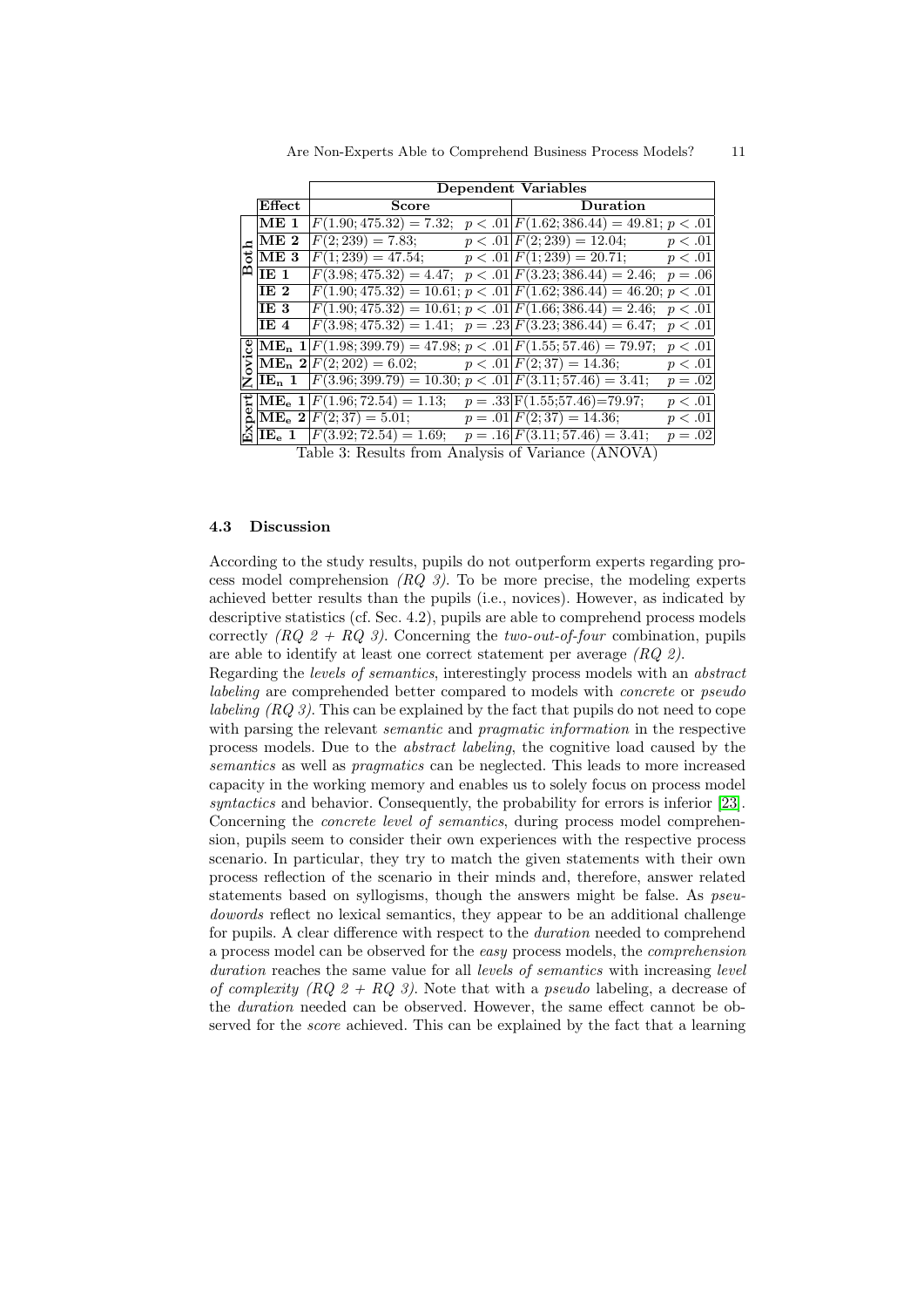effect occurs between the levels of complexity, leading to a faster comprehension of respective process models [\[24\]](#page-15-7).

Concerning the medium process model, a particular phenomenon is discernible (cf. Figs. 5 and 6). The pupils showed a significant decrease in the score, while the score increases for the *hard* process model. In turn, experts achieved a slightly better result regarding the score for the medium process model, but showed a decrease for the *hard* model. One might anticipate that the *scores* will decrease with rising *level* of *complexity*.

Having a closer look at the process model with a medium level of complexity, one can see that the model comprises a parallel path (i.e., AND gateway) as well as a loop (i.e., XOR gateway). Moreover, the two correct statements associated with this model refer to the interpretation of the parallel path and the loop. According to the results, pupils seem to experience difficulties in the correct interpretation of the parallel path. The loop, in turn, is comprehended correctly by them. The same effect can be observed in the subsequent task related to the comprehension of the hard process model. The hard process model comprises a parallel path, a loop, and two decision points (i.e., XOR gateway). The statements in this model refer on the interpretation of the XOR gateways (i.e., loop and decision points). Pupils are able to interpret and comprehend the loop as well as the decision points correctly, which does not fully apply to the parallel path. This reconfirms observations we made in a prior study, which revealed that the first gateway appearing along the reading direction seems to be more challenging to comprehend compared to the subsequent ones [\[6\]](#page-14-5). A common approach for interpreting a gateway is to consider the process scenario in more detail. This way, the behavior of the remaining gateways can be derived.

Regarding the scores achieved by the experts and they duration needed, it has become evident that process models with an abstract level of semantics are comprehended easier compared to models with concrete and pseudo labels. Moreover, process models with an abstract level of semantics are comprehended fastest, whereas for the other two *levels of semantics*, the *duration* needed to comprehend respective process models is approximately the same. Experts achieved a considerably better score in identifying the correct statements compared to pupils. However, experts need more time for comprehending a process model. As a reason for this phenomenon, experts have spent more time in parsing information on the syntactics and semantics of a process model.

Our findings might have several implications. The conducted study provides information on how novices comprehend process models compared to experts. Interestingly, the use of an abstract level of semantics fosters learning of process modeling notations, e.g., reducing the complexity for parsing the semantic information of a process model and, hence, the focus can be set entirely on the syntactical interpretation of the modeling language. This insight might be useful for the analysis of process models which are syntactically not sound. In general, process models can be read and comprehended intuitively. On the other hand, particular modeling constructs (e.g., AND gateway) seem to be more challenging to comprehend compared to others (e.g., XOR gateway). This indicates to focus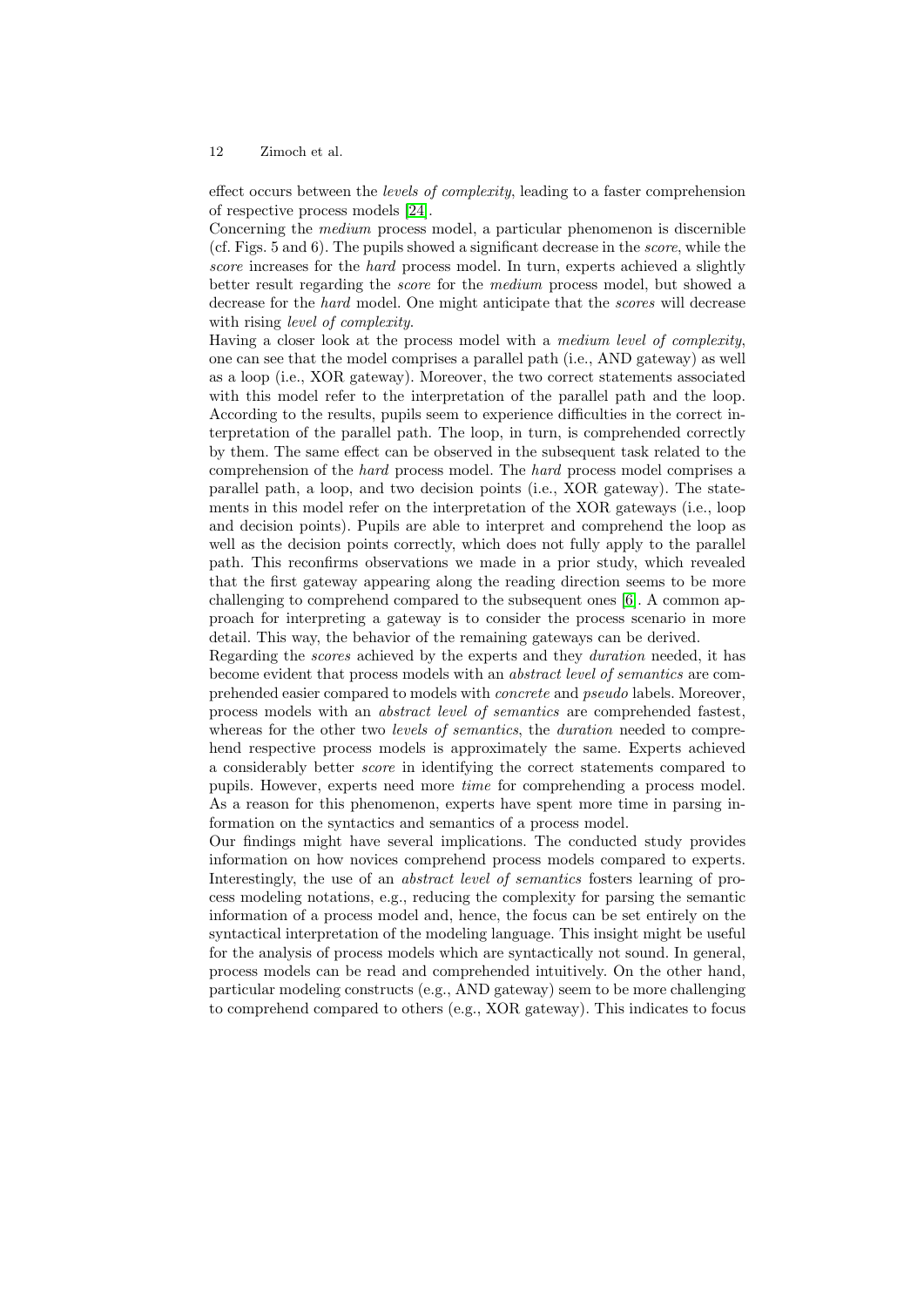on modeling constructs and their respective behavior, which are likely to be more difficult to comprehend. Moreover, based on our findings, modeling guidelines can be derived towards creating better comprehensible process models.

## 4.4 Threats to Validity

Although validity factors are carefully considered, there are threats to validity that need to be discussed. First, the use of two different procedures underlying the study for pupils and experts limit its validity. The procedure for pupils takes significantly more completion time ( $\sim$  40 minutes) compared to the one of experts (∼ 10 minutes). Hence, this might have a negative impact on the outcome, due to particular state of minds (e.g., tiredness, boredom). Second, participants could discovered that two statements are always true. As a consequence, they know that always two statements need to be selected. Third, the respective level of complexity reflected by the process models constitutes another threat to validity. The process models might be considerably unbalanced between the *levels* of complexity. In detail, working memory capacity of participants may be exceeded. The same might be applied to the different levels of semantics as well as the single statements related to the process models. Fourth, as another risk, no professionals from industry are involved, but prospective ones (i.e., students). Although various investigations have shown that students are proper substitutes for professionals in empirical studies [\[25\]](#page-15-8), results for professionals might differ. Fifth, the representativeness of the results is limited due to the relatively small sample of experts  $(n = 40)$ , although this number is rather higher compared to similar studies. Accordingly, the different sample sizes between pupils ( $n = 205$ ) and experts  $(n = 40)$  make it more probable to detect significant results for pupils than for experts. Note that we currently address these limitations in other studies to obtain more accurate results allowing for a further generalization.

# 5 Related Work

Research on process model comprehension can be classified into subjective and objective comprehensibility.

Regarding subjective comprehensibility, [\[26\]](#page-15-9) gives insights into various characteristics (e.g., theoretical knowledge) of an individual that influence process model comprehension. In turn, [\[27\]](#page-15-10) confirms that process scenarios from a familiar application domain represents a key factor for understanding conceptual models. Finally, [\[28\]](#page-15-11) presents a study focusing on visual features of process models (i.e., flow consistency) and their impact on human perception of process models.

Regarding objective comprehensibility, [\[29\]](#page-15-12) provides fifty guidelines for improving BPMN 2.0 process models with respect to their comprehensibility. A systematic literature review of the factors influencing the comprehension of process models is presented in [\[30\]](#page-15-13). Moreover, [\[31\]](#page-15-14) presents an experiment investigates the effects of integrating business rules into a process model.

The empirical study in [\[32\]](#page-15-15) shows that subjects who are confronted with complex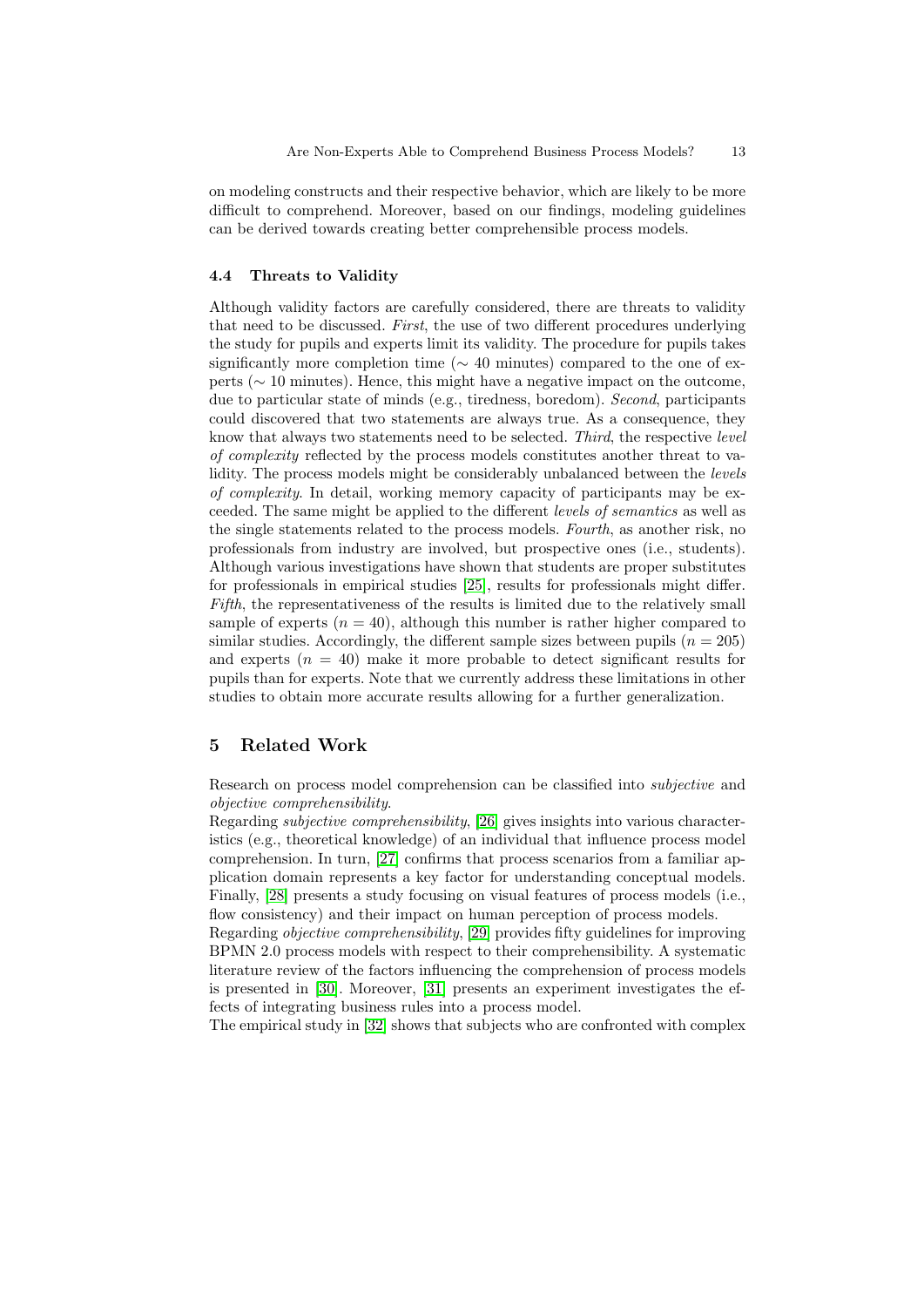process models quickly encounter cognitive limitations, which impairs process model comprehension. Finally, [\[33\]](#page-15-16) demonstrated that confronting individuals with a cognitive overload will have an adverse effect on model comprehension.

Various works in literature exist investigating how different types of labels (e.g., concrete or abstract) are interpreted, understood, and processed by individuals. For example, [\[34\]](#page-15-17) demonstrates that reading pseudowords results in a higher cognitive load of the working memory, having a negative impact on the performance in processing respective tasks. In turn, [\[35\]](#page-15-18) showed that letters, words, and simple text, with or without context, are read at different speeds based on a set of individual differences (e.g., intelligence).

Regarding the labeling of activities in process modeling, [\[36\]](#page-15-19) presents different practices for labeling activities and examines their usability. Based on the insights obtained from this study, specific labeling styles are recommended for process modeling. In addition, the quality of activity labels is addressed in [\[20\]](#page-15-3) and a technique for refactoring activity labels is presented. Finally, the visual design of element labels in a process model is addressed in [\[37\]](#page-15-20), providing recommendations for the design of element labels in process models.

It is known that children as well as adolescents perceive and interpret their surroundings differently compared to grown-ups, e.g., [\[38\]](#page-15-21) discusses issues when comparing children with grown-ups and, hence, why they have to be considered differently in research. Finally, [\[39\]](#page-15-22) suggests to tackle research from a pupil's perspective in order to unravel new learning strategies. However, to the best of our knowledge, so far no approach has investigated the influence of a leaner's visual literacy in cultural education on the comprehension of process models

# 6 Summary and Outlook

This paper investigated whether novices (i.e., pupils) are able to comprehend business process models, although they have no previous knowledge on process model notations. In total,  $n = 205$  pupils had to solve a visual task related to process model comprehension. As a benchmark, we performed a similar study with  $n = 40$  process modeling experts. Although experts outperformed pupils in the respective comprehension tasks, the results indicate that process models can be properly understood by pupils as well. Thereby, process models with an abstract level of semantics are easier to comprehend compared to process models with a concrete or pseudo level of semantics. Based on these findings, one may conclude that using an *abstract* labeling of elements fosters the learning of process modeling notations. Moreover, abstract labels assist in the analysis of syntactically unsound process models. Our study provides empirical evidence to focus on process modeling constructs that are likely to be difficult to comprehend (e.g., AND gateway). Our insights suggest that it might be beneficial to provide additional guidance in reading such constructs. Furthermore, modeling guidelines (e.g., 7PMG [\[11\]](#page-14-10)) for the creation of better comprehensible process models can be provided based on the findings derived from the conducted study as well as existing modeling tools can be enhanced with supplementary features.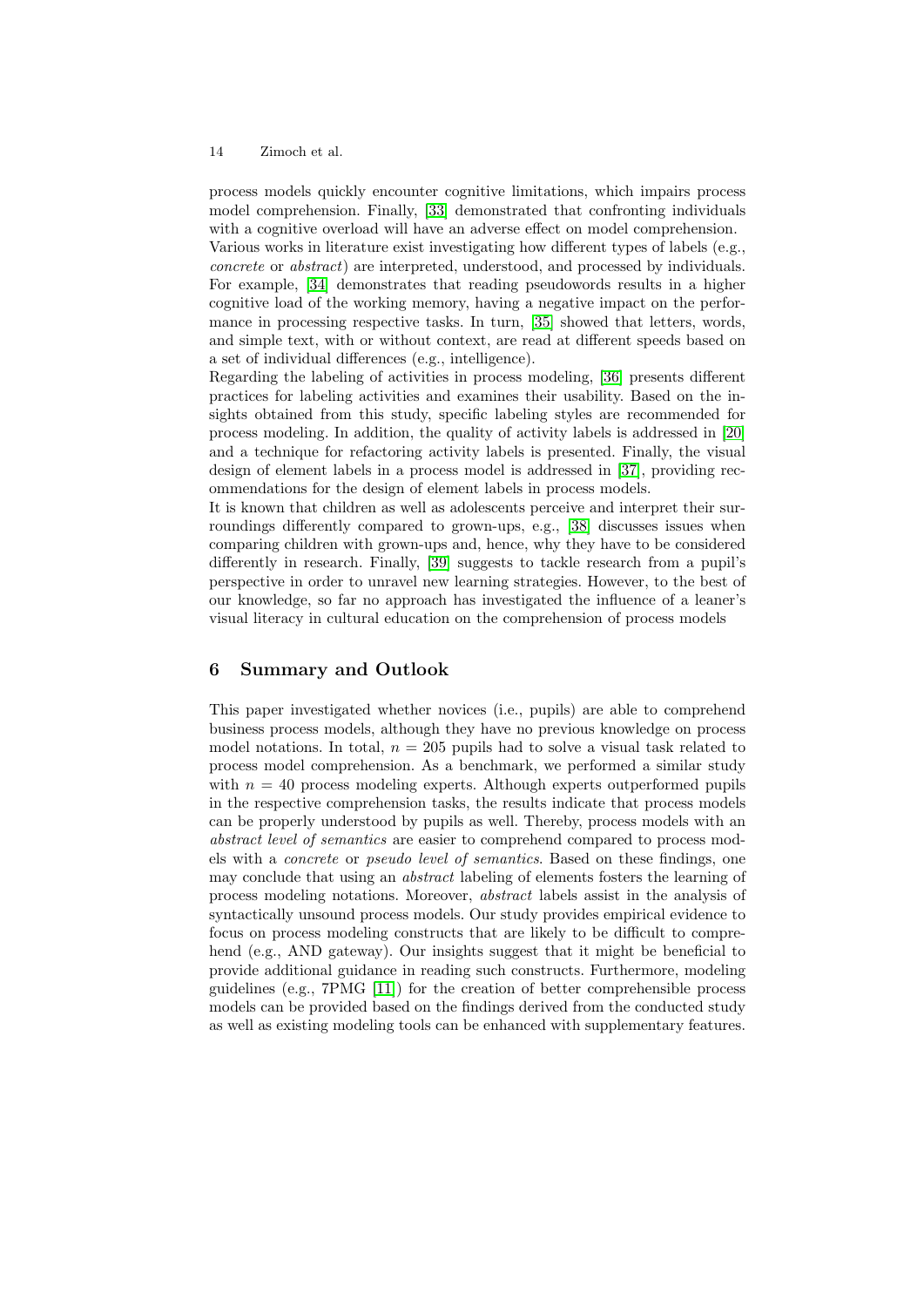Although our results reveal interesting insights, further research is required. Therefore, we will conduct more process model comprehension studies with pupils from higher classes as well as teachers, students, and graduates (i.e., learners) to investigate the effects of cultural education (e.g., educational years) on process model comprehension. Furthermore, we will analyze data obtained from eye tracking and compare the applied strategies of learners to read and comprehend a process model with the one of experts. Finally, we will consider the influence of visual literacy and cultural education of learners with respect to business process models in more detail. This might reveal insights on how to foster the comprehension of process models.

# References

- <span id="page-14-0"></span>1. Van der Aalst, W.M., La Rosa, M., Santoro, F.M.: Special Issue on BPM "Use Cases". In: Business & Information Systems Engineerung. Volume 58. (2016)
- <span id="page-14-1"></span>2. Becker, J., et al.: Guidelines of Business Process Modeling. In: Business Process Management, Models, Techniques, and Empirical Studies. (2000) 30–49
- <span id="page-14-2"></span>3. Krogstie, J.: Quality in Business Process Modeling. Springer (2016)
- <span id="page-14-3"></span>4. Figl, K.: Comprehension of Procedural Visual Business Process Models. In: Business & Information Systems Engineering. Volume 59. (2017) 41–67
- <span id="page-14-4"></span>5. Lindland, O.I., Sindre, G., Solvberg, A.: Understanding Quality in Conceptual Modeling. In: IEEE Software. Volume 11. (1994) 42–49
- <span id="page-14-5"></span>6. Zimoch, M., et al.: Eye Tracking Experiments on Process Model Comprehension: Lessons Learned. In: Proc BPMDS'17. (2017) 153–168
- <span id="page-14-6"></span>7. Thomas, K.M., et al.: Evidence of Developmental Differences in Implicit Sequence Learning: An fMRI Study of Children and Adults. In: J of Cognitive Neuroscience. Volume 16. (2004) 1339–1351
- <span id="page-14-7"></span>8. Brehmer, Y., et al.: Comparing Memory Skill Maintenance Across the Life Span: Preservation in Adults, Increase in Children. In: Psychology & Aging. Volume 23. (2008) 227–238
- <span id="page-14-8"></span>9. Opfer, J.E., DeVries, J.M.: Representational Change and Magnitude Estimation: Why Young Children Can Make More Accurate Salary Comparisons Than Adults. In: Cognition. Volume 108. (2008) 843–849
- <span id="page-14-9"></span>10. Lucas, C.G., Bridgers, S., Griffiths, T.L., Gopnik, A.: When Children are Better (or at Least More Open-Minded) Learners Than Adults: Developmental Differences in Learning the Forms of Causal Relationships. In: Cog. Volume 131. (2014) 284–299
- <span id="page-14-10"></span>11. Mendling, J., Reijers, H.A., van der Aalst, W.M.: Seven Process Modeling Guidelines (7PMG). In: Inf & Software Techn. (2010) 127–136
- <span id="page-14-11"></span>12. Frick, U., Rakoczy, K., Tallon, M., Weiss, S.: Measuring the Unobservable - A Practical Approach. In: Ger-Dut Colloq on Res into Impacts of Arts Edu. (2017)
- <span id="page-14-12"></span>13. Stokes, S.: Visual Literacy in Teaching and Learning: A Literature Perspective. In: J for the Integration of Tech in Edu. Volume 1. (2002) 10–19
- <span id="page-14-13"></span>14. Tallon, M., et al.: Gaze Mapping und "Areas of Interests" von Novizen und Experten bei Lösungsstratgien zur Messung von Bildkompetenz. In: 6th A-Dok. (2017)
- <span id="page-14-14"></span>15. Wagner, E., Schönau, D.: Common European Framework of Reference for Visual Literacy - Prototype. Waxmann (2016)
- <span id="page-14-15"></span>16. Greenfield, P.M.: Technology and Informal Education: What is Taught, What is Learned. In: Science. Volume 323. (2009) 69–71